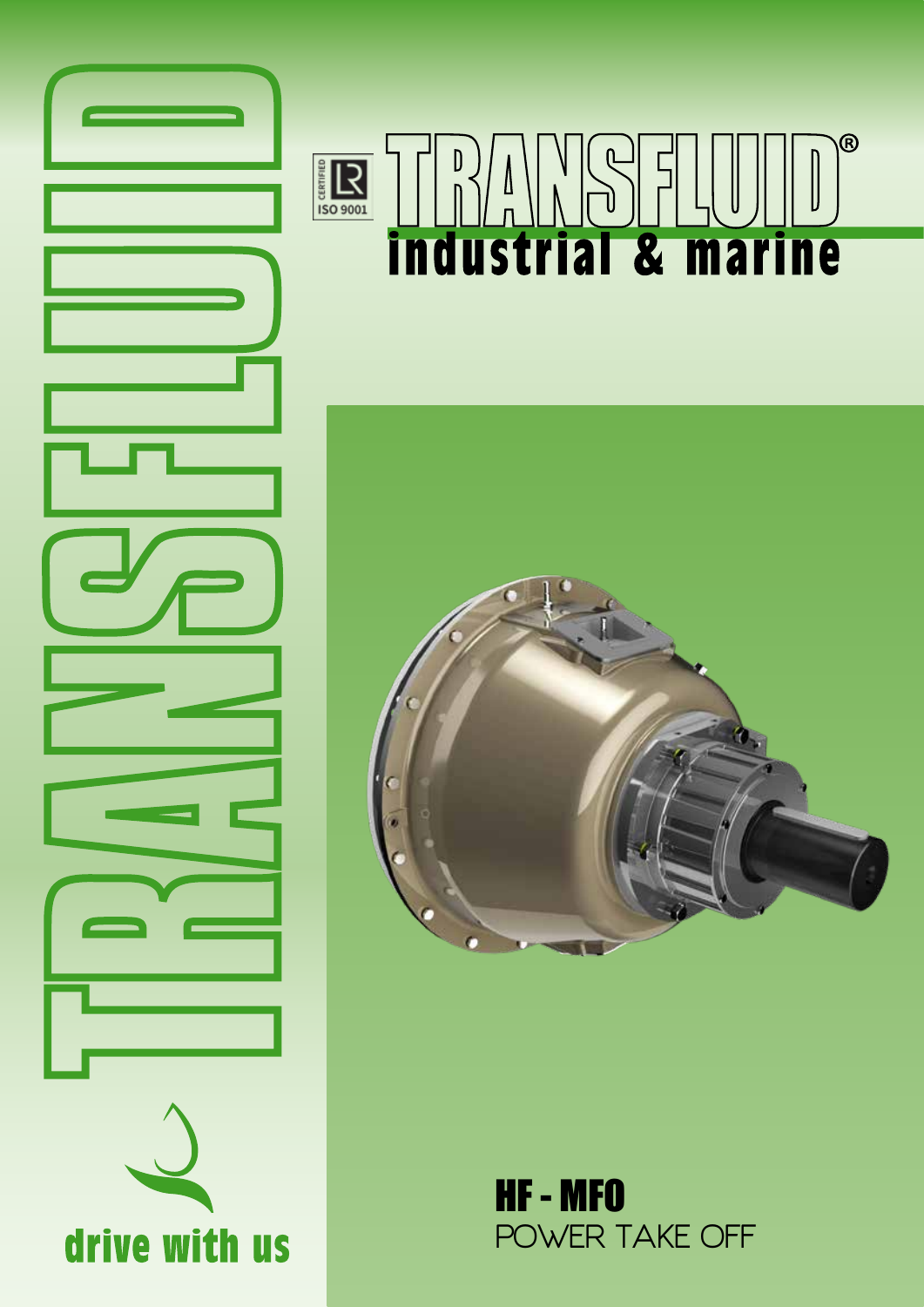Eliminates the pilot bearing inside the engine flywheel

# industrial & marino



- compact design
- high torque capacity
- eliminates the engine flywheel pilot bearing (HFO)
- no side load on flywheel (HFR and MFO)
- SAE standard interface
- dust proof for harsh environmental conditions
- simplified service in case of discs replacement • easy installation
- Kevlar friction discs (with the exception of HFR210) for heavy duty and torsionally active applications, standard discs available

# **OIL / AIR ACTUATION**

• remote control operation by push button engagement • self adjusting; no operator adjustment required

# **UNIQUE CLUTCH DESIGN**

# **OPTIONAL:**



- MFO mechanical power take-offs will allow:
- to simplify installation time (no pilot bearing alignement required) • to increase uptime and engine life
- to reduce inventory





The **MFO** mechanical power take-off consists of a lever actuated clutch with a shaft and bearings mounted in a rigid cast housing. It is designed for inline and sideload applications for internal combustion engines with standard SAE industrial flywheel/flywheel housing dimensions.

MPCB R5



Oil power pack

# drive with us

# Air power pack up to - 5°C

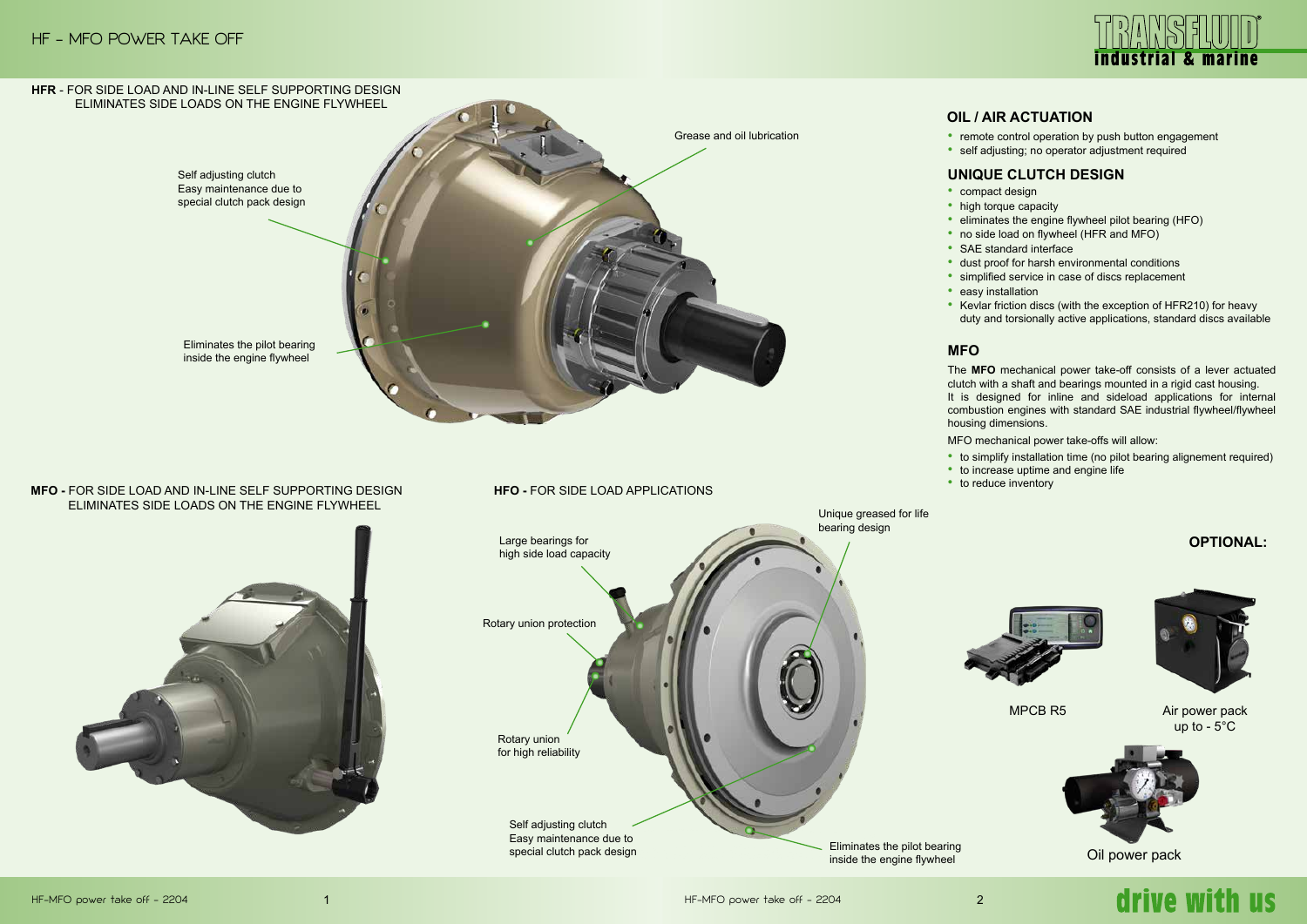# HFR - POWER TAKE OFF HET IN THE STATE OF THE HEATHER TAKE OFF HEATHER TAKE OFF HEATHER TAKE OFF



– For permissible radial loads see selection instructions

– Dimensions are subject to alteration without notice

\* For inline applications, with radial load, the limit decreases

# **HFO OIL ACTUATED POWER TAKE OFF High radial load capability**

– For permissible radial loads see selection instructions – Dimensions are subject to alteration without notice

– Dimensions are subject to alteration without notice

# industrial & marine



# drive with us

# **MFO: MECHANICAL POWER TAKE OFF**

|             | <b>Dimensions</b> |                                |              |                 |                          |             |       |                  |      |     |     |      |                          |             |                          |      |      |    |              |     |      |    |     |     |
|-------------|-------------------|--------------------------------|--------------|-----------------|--------------------------|-------------|-------|------------------|------|-----|-----|------|--------------------------|-------------|--------------------------|------|------|----|--------------|-----|------|----|-----|-----|
| <b>SIZE</b> | <b>SAE</b>        | <b>SAE</b><br>Housing Flywheel | $\mathbf{A}$ | B               | C                        | D           | Е     | F                |      | M   | N   | P    | Q                        | $\mathbb R$ | <b>S</b>                 | т    | U    |    | v            | X   | Υ    | W  | K   |     |
|             | size              | size                           |              |                 |                          |             |       |                  | н    |     |     |      |                          |             |                          |      |      | Ø  | Nr.          |     |      |    |     |     |
| 210         | 4                 | 10"                            | 60           | 155             |                          |             | 90    | 314.3            | 63   | 220 | 110 | 53.8 |                          |             |                          | 11   | 47   |    |              | 254 | 83   | 70 |     |     |
| 211         | $3 - 2$           | $11\frac{1}{2}$                |              |                 | $\overline{\phantom{0}}$ |             |       | 352.4            | 54.5 | 235 |     | 39.6 | $\overline{\phantom{0}}$ | -           | $\overline{\phantom{0}}$ |      | 47.5 |    |              | 289 | 68   |    | -   |     |
| 311         | $3 - 2 - 1$       |                                | 80           | 177             |                          |             | 223.5 |                  | 49.5 | 280 | 140 |      |                          |             |                          | 12   | 80   |    |              |     | 63.5 | 90 |     |     |
| 314         | $1 - 0$           | 14"                            | 90           |                 |                          | 234 245 275 | 270   | 466.7 43.2 384.8 |      |     |     |      | 25.4 273.3               | 27          | 15                       | 12.7 | 12.7 | 15 | $\pm 6$ X60° | 355 | 45.2 | 75 | 650 | 563 |
| 318         | 0                 | 18"                            |              | 110 258 265 305 |                          |             | 385   | 571.5            | 40   | 515 | 180 | 15.7 | 380                      | 32          | 18                       | 14   | 16   | 17 |              | 457 | 45   | 85 | 810 | 662 |

|             | <b>Technical data</b>   |                                                            |                                                              |                                            |                                               |                     |                                                          |  |  |  |  |
|-------------|-------------------------|------------------------------------------------------------|--------------------------------------------------------------|--------------------------------------------|-----------------------------------------------|---------------------|----------------------------------------------------------|--|--|--|--|
| <b>SIZE</b> | <b>MAX SPEED</b><br>rpm | <b>MAX INPUT</b><br><b>TORQUE KEVLAR</b><br>(at 12 bar) Nm | <b>MAX INPUT</b><br><b>TORQUE STANDARD</b><br>(at 12 bar) Nm | <b>THERMAL CLUTCH</b><br><b>CAPACITY Q</b> | <b>OUTPUT BEARING</b><br><b>LUBRIFICATION</b> | <b>WEIGHT</b><br>kg | <b>CENTER OF</b><br><b>GRAVITY</b><br><b>G</b> dimension |  |  |  |  |
| 210         | 2800                    | $\overline{\phantom{a}}$                                   | 1300                                                         | 517                                        | Grease                                        | 63                  | 48                                                       |  |  |  |  |
| 211         | 2800                    | 1400                                                       | $\overline{\phantom{0}}$                                     | 514                                        | Grease                                        | 78                  | 54                                                       |  |  |  |  |
| 311         | 2800*                   | 2250                                                       | 1700                                                         | 747                                        | Grease                                        | 127                 | 84                                                       |  |  |  |  |
| 314         | 2100                    | 4900                                                       | 3600                                                         | 1128                                       | Oil                                           | 206                 | 137                                                      |  |  |  |  |
| 318         | 2100                    | 7750                                                       | $\overline{\phantom{0}}$                                     | 1980                                       | Oil                                           | 368                 | 155                                                      |  |  |  |  |

|             | <b>Technical data</b>   |                                                            |                                                              |                                            |                                               |                     |                                                          |  |  |  |
|-------------|-------------------------|------------------------------------------------------------|--------------------------------------------------------------|--------------------------------------------|-----------------------------------------------|---------------------|----------------------------------------------------------|--|--|--|
| <b>SIZE</b> | <b>MAX SPEED</b><br>rpm | <b>MAX INPUT</b><br><b>TORQUE KEVLAR</b><br>(at 25 bar) Nm | <b>MAX INPUT</b><br><b>TORQUE STANDARD</b><br>(at 25 bar) Nm | <b>THERMAL CLUTCH</b><br><b>CAPACITY Q</b> | <b>OUTPUT BEARING</b><br><b>LUBRIFICATION</b> | <b>WEIGHT</b><br>kg | <b>CENTER OF</b><br><b>GRAVITY</b><br><b>G</b> dimension |  |  |  |
| 314         | 2400                    | 4900                                                       | 3600                                                         | 1128                                       | Grease                                        | 167                 | 130                                                      |  |  |  |



| <b>Technical data</b> |                                                          |                         |                                                       |                                                  |                     |  |  |  |  |
|-----------------------|----------------------------------------------------------|-------------------------|-------------------------------------------------------|--------------------------------------------------|---------------------|--|--|--|--|
| <b>SIZE</b>           | <b>CENTER OF</b><br><b>GRAVITY</b><br><b>G</b> dimension | <b>MAX SPEED</b><br>rpm | <b>MAX INPUT</b><br><b>TORQUE KEVLAR</b><br><b>Nm</b> | <b>MAX INPUT</b><br><b>TORQUE STANDARD</b><br>Nm | <b>WEIGHT</b><br>kg |  |  |  |  |
| <b>MFO110</b>         | 78                                                       | 2800                    | $\overline{\phantom{0}}$                              | 610                                              | 56                  |  |  |  |  |
| <b>MFO111</b>         | 86                                                       | 2500                    | 1000                                                  | 770                                              | 74                  |  |  |  |  |
| <b>MFO114</b>         | 111                                                      | 2300                    | $\overline{\phantom{0}}$                              | 2050                                             | 125                 |  |  |  |  |
| <b>MFO214</b>         | 148                                                      | 2300                    |                                                       | 4050                                             | 167                 |  |  |  |  |

|             | <b>Dimensions</b> |                                  |    |     |     |     |             |  |      |       |     |  |            |    |    |      |      |    |              |      |                  |      |
|-------------|-------------------|----------------------------------|----|-----|-----|-----|-------------|--|------|-------|-----|--|------------|----|----|------|------|----|--------------|------|------------------|------|
| <b>SIZE</b> | <b>SAE</b>        | <b>SAE</b><br>Housing   Flywheel | А  | в   |     |     |             |  |      |       | N   |  |            |    |    |      |      |    |              | W    |                  |      |
|             | size              | size                             |    |     |     | ш   |             |  |      | ΙVΙ   |     |  |            |    |    |      |      | Ø  | Nr.          |      | $\boldsymbol{r}$ |      |
| 314         |                   | 14"                              | 90 | 236 | 245 | 275 | 225.5 466.7 |  | 49.9 | 350.3 | 140 |  | 25.4 273.3 | 27 | 15 | 12.7 | ' 31 | 15 | $6x60^\circ$ | 73.4 |                  | 56.8 |

|               | <b>Dimensions</b> |                                  |      |       |       |          |    |                                      |                              |   |              |      |      |                     |      |      |      |   |        |      |                    |  |             |
|---------------|-------------------|----------------------------------|------|-------|-------|----------|----|--------------------------------------|------------------------------|---|--------------|------|------|---------------------|------|------|------|---|--------|------|--------------------|--|-------------|
| <b>SIZE</b>   | <b>SAE</b>        | <b>SAE</b><br>Housing   Flywheel |      | в     | С     | D        | Е  | Е                                    |                              | M | <sup>N</sup> | Ο    | D    | Q                   | S    |      |      |   |        | W    | X                  |  |             |
|               | size              | size                             | А    |       |       |          |    |                                      |                              |   |              |      |      |                     |      |      |      | Ø | Nr.    |      |                    |  |             |
| <b>MFO110</b> | 4                 | 10"                              | 57.1 | 146   | 165.1 |          |    | 58 314.3 415.9 251.6                 |                              |   | 96.8         | 67.5 | 53.8 | 159.4 9.53          |      | 11.  | 22.2 |   | $\sim$ | 66.8 | 314                |  | 255.6 247.6 |
| <b>MFO111</b> | 3                 | $11\frac{1}{2}$                  | 57.7 | 146   | 158.7 | 184.1    | 58 | 352.4   466.2   300.7   101.6   63.9 |                              |   |              |      |      | 39.6   183.4   12.7 |      | 11.1 | 22.2 | 6 | 9      | 96.3 | 314.9 255.6 247.6  |  |             |
| <b>MFO114</b> |                   | 14"                              | 76.2 | 171.4 | 190.5 | 222.2 85 |    |                                      | 530.7 348.4 128.3 54.1       |   |              |      |      | 250.8 12.7          |      | 12.7 | 12.7 | 6 | 13.5   | 65.9 | 476.5 263.7 247.6  |  |             |
| <b>MFO214</b> |                   |                                  | 88.9 | 196.8 | 222.2 | 251.6 85 |    | 466.7                                | 656.8   413.5   189.3   54.1 |   |              |      | 25.4 | 403.1               | 12.7 | 12.7 | 12.7 | 6 | 13.5   | 75.4 | 1477.21254.81247.6 |  |             |

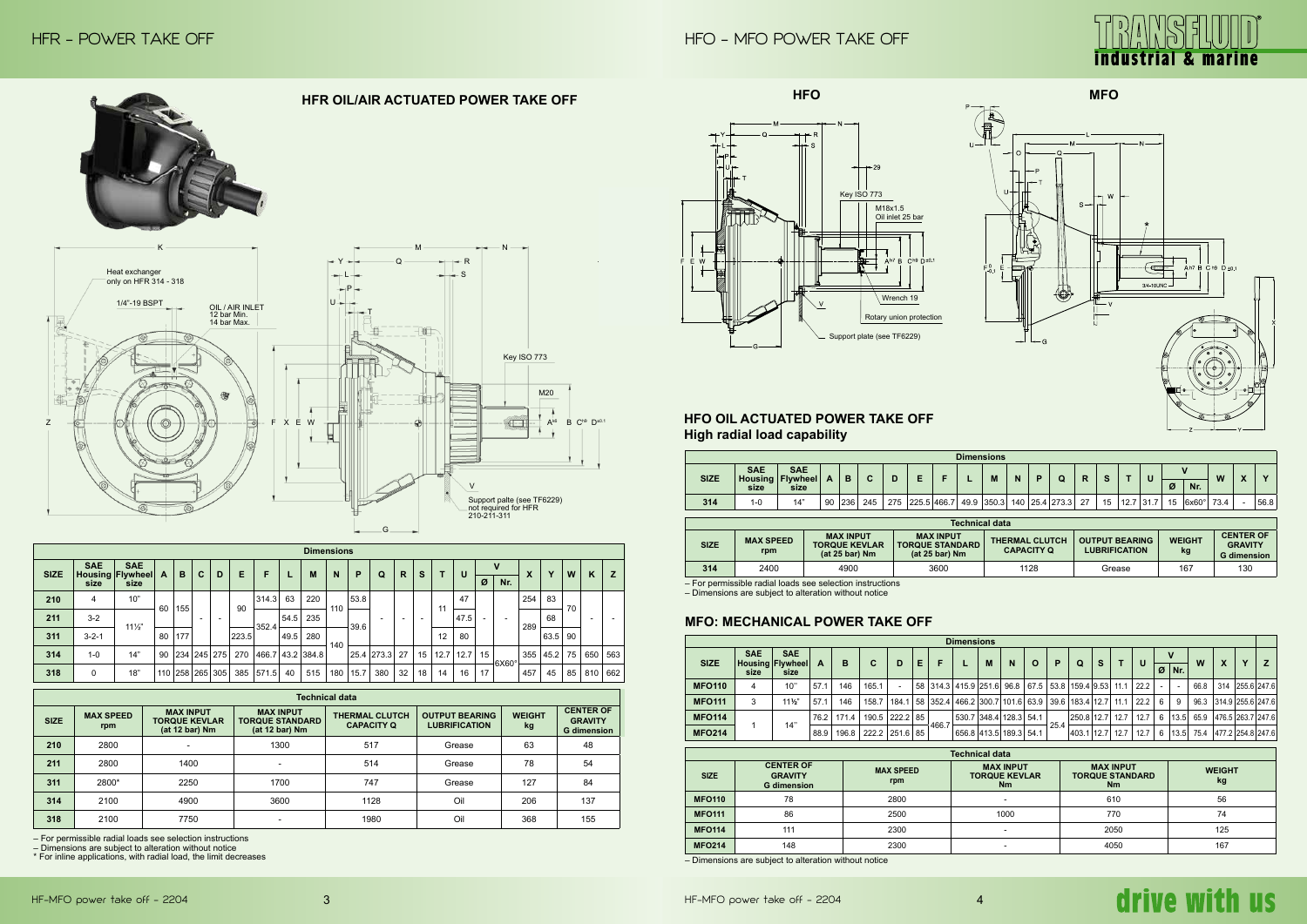#### Tab. **1**

# **SELECTION GUIDE**

## **STEP 2 - THERMAL CAPACITY VERIFICATION**

0.746 kW 25.4 mm 0.042 kgm<sup>2</sup> = 1 lbs  $\cdot$  ft<sup>2</sup> 1.356 Nm  $= 1$  lbs  $\cdot$  ft  $= 1$  hp  $= 1$  inch

# drive with us

- T : max input torque (Nm) see table pages 3 & 4
- $J$  : inertia (kgm2) = GD2 /4
- t : starting time (seconds) actual slip
- Q : thermal clutch capacity see table pages 3 & 4

In case of higher Q value than stated in the technical data table (see pages 3 & 4), size of the clutch has to be revised.

- PTO engagement has to be performed at approximate engine idling speed.
- Interval between starts should be 1 hour minimum (fluid coupling mounted on the PTO output shaft allows 3 starts/hour evenly spaced).
- For other technical information, consult the Installation and Maintenance Manual.
- Uniform load: fluid coupling, marine propulsion, fan, centrifugal pump, compressor, generator, water jet.
- Moderate shock: road milling machine, cone crusher, volumetric pump, snow blower, drill, pump for dredge.
- Heavy shock 1: jaw crusher, impactor, wood chipper, shredder, grinder, hammer mills.
- Heavy shock 2: reciprocating compressor, piston pumps.
- F : application factor (see Tab. **1**)
- kW : gross engine power (kW)

n : speed (rpm)

$$
\mathsf{P} = \mathsf{k}\mathsf{W}\bullet\mathsf{F}
$$

- By customer hydraulic circuit
- By MPCB R5 with hydraulic control block, through continuous monitoring of some parameters proper transmission operation is assured. Any abnormal condition is promptly detected and countermeasures quickly enforced to protect the transmission as well as the engine
- By oil/air power pack: a compact power system which delivers either oil or air with suitable pressure
- By MPCB R5 with oil power pack only for HFO

### **KEVLAR FRICTION DISCS:**

For heavy duty and torsionally agressive applications, the use of Kevlar discs is recommended. For side load applications HFR with Kevlar discs must be used.

The clutch actuation is provided by a rotating union mounted in the output shaft

$$
t = \frac{J \cdot n}{9.55 \cdot T}
$$
  

$$
kW \cdot t \le Q
$$

## **STEP 1 - QUICK SELECTION**

# **HFR**

## **oil/air supply 12 bar in-line and side load application**

The HFR clutches have been designed to complete the TRANSFLUID range of power take offs for new potential markets. The oil-air actuation is provided by oil or air radial inlet instead of axial as the HFO: this configuration permits the mounting of couplings and/or cardan shafts on the output shaft. The actuation oil or air is controlled externally and enters the clutch radially directly into the bearing carrier.

### **Control and management of the HFO-HFR equipment:**

# **HFO**

### **oil supply 25 bar side load application**

The HFO clutches have been developed by TRANSFLUID to meet the growing market demand for power take offs applied to high speed, high horse power industrial engines and having remote control operation.

The HFO consists of an oil actuated clutch assembly (dry plates) with a shaft and bearings suitable for high side loads mounted in a cast iron housing that provides easy engine installation.

This system allows the use of HFO for belt driven applications only. The oil actuation permits remote control as well as a larger transmittable torque compared to the traditional overcenter PTOs.

In addition, due to the continuous pressure applied to the clutch plates, the HFO is a self adjusting clutch which drastically reduces the maintenance costs especially on heavy duty applications where plate wear is typical.

Additional to the HFO is the HFF design (flanged shaft by QD). This model is designed for road milling machines where a compact layout is required.

# **MFO**

- No installation related engine thrust bearing damage
- Equipment with ball-bearing engagement collars
- No direct loading to engine crankshaft enhances life of engine bearings
- Dual spherical roller main bearing design
- Driving rings are nodular iron or steel

\* According to AGMA standard



|                          |                                      |                | <b>PRIME OVER</b>                                                               |                                                 |                   |  |
|--------------------------|--------------------------------------|----------------|---------------------------------------------------------------------------------|-------------------------------------------------|-------------------|--|
|                          | <b>Internal combustion</b><br>engine | Multi cylinder | Multi cylinder<br><b>Internal combustion</b><br>engine with high<br>torque rise | <b>Driven</b><br>machine load<br>classification |                   |  |
|                          | <b>Up 10</b><br>hours/day hours/day  | Over 10        | <b>Up 10</b><br>hours/day   hours/day                                           | Over 10                                         |                   |  |
|                          | 1.25<br>1.5                          |                | 1.75                                                                            | 2                                               | Uniform<br>load   |  |
| APPLICATION<br>FACTOR F* | 1.5                                  | 1.75           | 2                                                                               | 2.25                                            | Moderate<br>shock |  |
|                          | $\overline{2}$                       | 2.25           | 2.5                                                                             | 2.75                                            | Heavy<br>shock 1  |  |
|                          | 2.25                                 | 2.5            | 2.75                                                                            | 3                                               | Heavy<br>shock 2  |  |